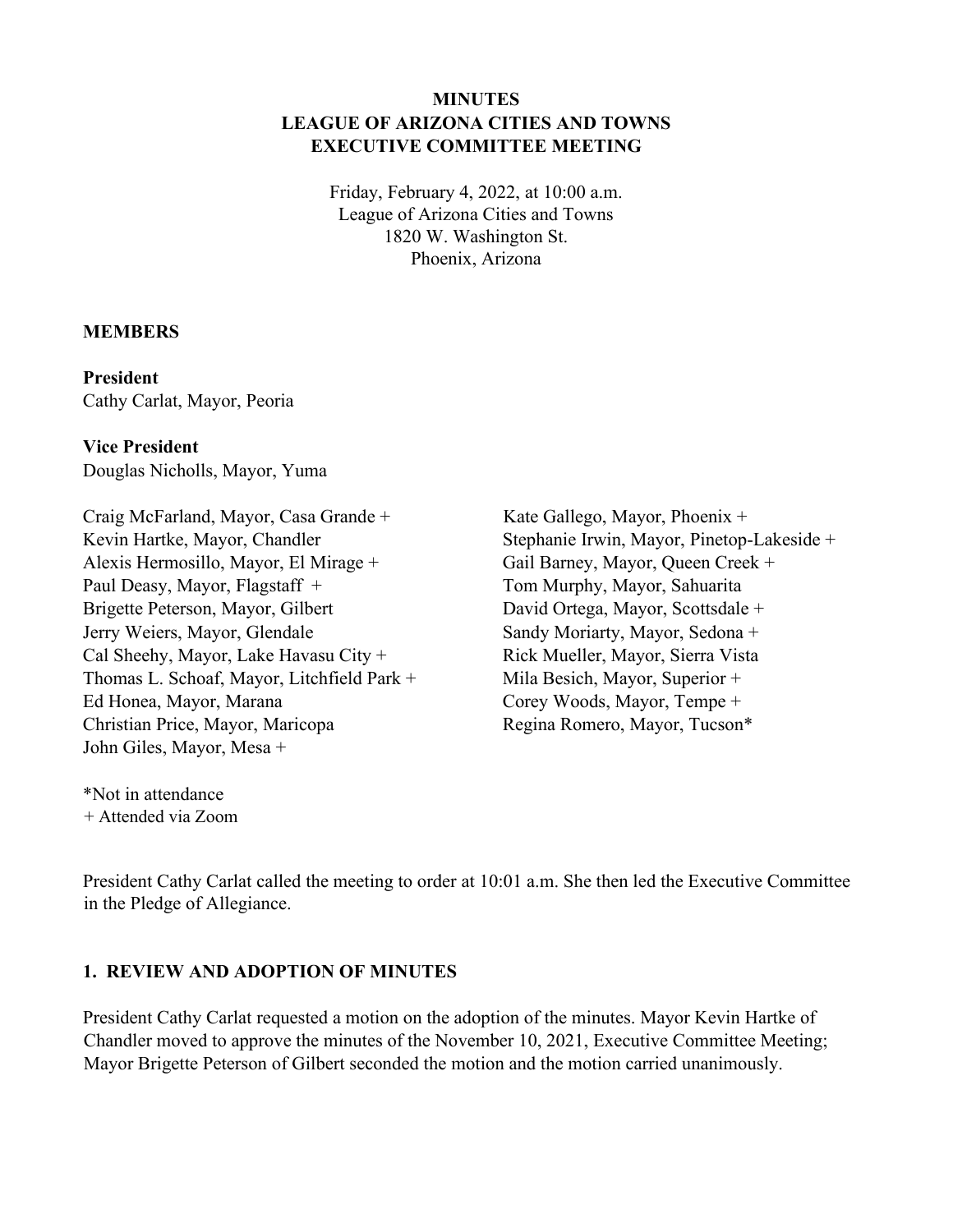## **2. POSSIBLE AMENDMENTS TO BYLAWS/CHARTER**

President Cathy Carlat of Peoria introduced and welcomed Executive Director Tom Belshe to discuss possible amendment to the League Charter and Bylaws.

Executive Director Tom Belshe presented two items to be voted on by the Executive Committee.

## **Addition of Article V, Section 2, to League Bylaws**

The first item to be voted on was the amendment to the bylaws on formal communications by or on behalf of the executive committee.

President Cathy Carlat of Peoria called for a motion to approve the addition of Article V, Section 2, to the bylaws as written. Mayor Rick Mueller of Sierra Vista made a motion to approve the addition to the bylaws; Mayor Brigette Peterson of Gilbert seconded the motion, and it passed unanimously.

## **Amendment to Article IV, Section 1, of the League Charter**

The next item to be voted on by the Executive Committee was an amendment to the League of Arizona Cities and Towns charter regarding officer terms. If approved, the amendment would next be voted on by the League membership.

President Cathy Carlat asked for a roll call vote by the Executive Committee to decide whether the amendment should be approved and brought to the membership. A vote of no would result in the amendment being presented to the membership for a vote, and a vote for yes would result in the amendment to be withheld for a vote by the membership.

The roll call vote resulted in twelve votes for no, eight votes for yes, and two non-votes. The amendment to the charter was approved by majority vote and will be presented to the general membership at the August meeting.

# **3. LEGISLATIVE POLICY OVERVIEW AND UPDATE**

President Cathy Carlat of Peoria introduced and welcomed Legislative Director Tom Savage to provide a legislative policy overview.

Legislative Director Tom Savage informed the committee that it is day twenty-six of the legislative session and there have been 1,532 bills introduced.

# **Governor's Budget**

Legislative Director Tom Savage reviewed highlights of the executive budget proposed by the Governor. The proposed budget included: \$10 million dollars allocated for cybersecurity grants for cities and school districts; \$50 million for rural transportation SMART grants; \$400 billion for I-10 expansion between Casa Grande and Phoenix; \$176 million to state parks for system wide upgrade. One issue to be monitored in the executive budget proposal is the impact of the Arizona Department of Revenue's (AZDOR) integrated tax system authorization project on city and town shared revenues. This project will modernize software used to collect transaction privilege tax (TPT). It is unknown yet whether cities and towns will be included in the procurement process for the new software.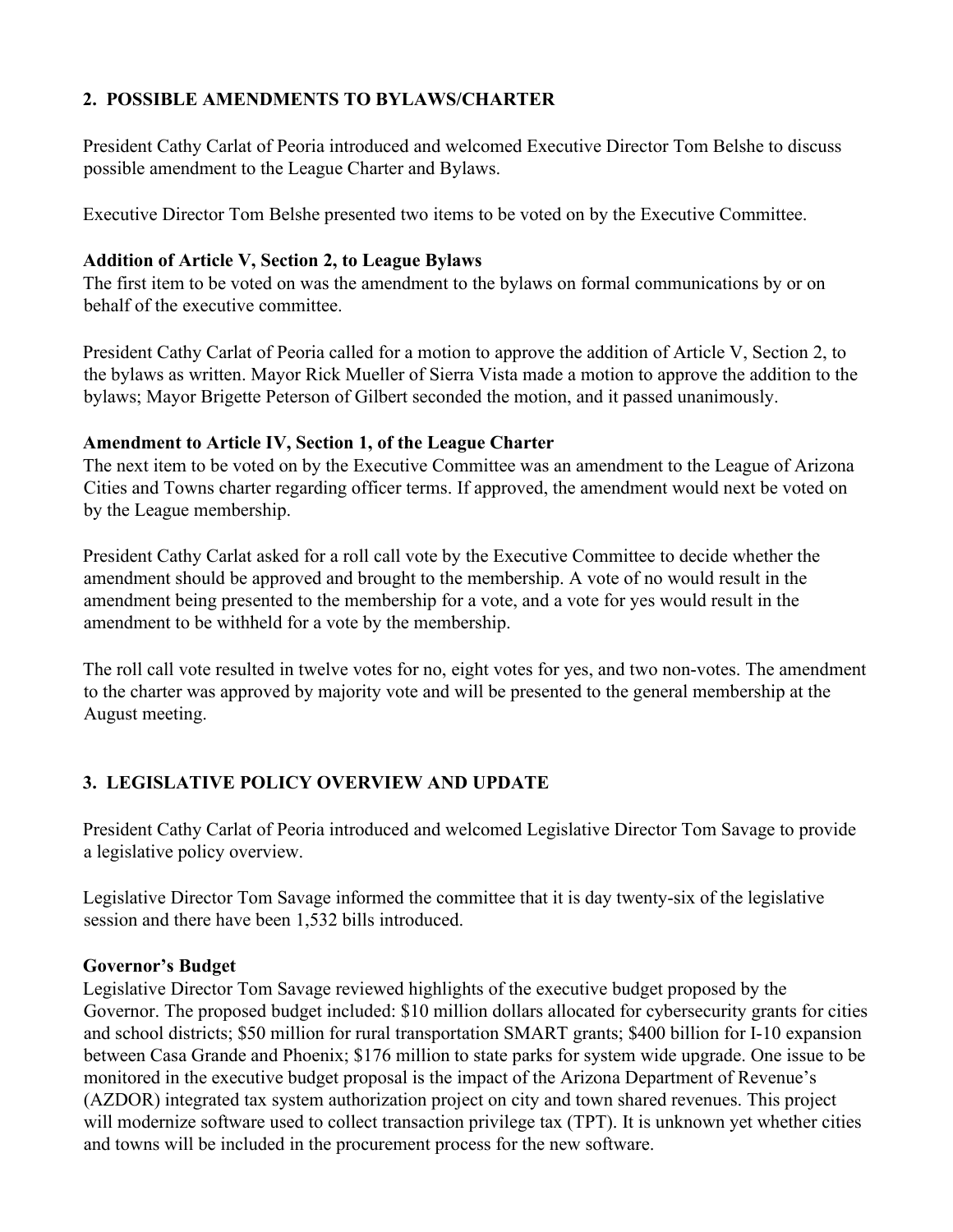#### **Short Term Rentals**

Two bills were introduced by Representative Blackman and Senator Rogers to repeal SB 1350 passed in 2016. Representative Biasiucci and Representative Kavanagh introduced bills HR 2625 and HR 2663. These bills are meant to 1) establish regulatory license requirements for short term rental operators to enforce the code and law requirements and 2) require short term rental operators to provide contact information on front of the property and share it with surrounding property owners if there are issues with nuisance complaints or other issues. The Kavanagh bill also addresses the proliferation of shortterm rentals.

### **Vaccine Related Bills**

Fourteen vaccine related bills were introduced this session. Problematic bills include preemptive language that affects cities and towns. One example is HB 2043 sponsored by Representative Nguyen which shifts liability to employers if an employee is injured or becomes ill after receiving a vaccine. Representative Blackman introduced a bill which preempts city and town request for proposal (RFP) processes by requiring cities not to contract with companies that has a vaccine mandates.

### **Vaping/Tobacco Preemption**

Legislative Director Tom Savage overviewed two bills on tobacco and vaping preemption. SB 1245 sponsored by Senator Leach preempts cities and towns from passing ordinances that restrict or regulate the sales and marketing of tobacco products and preempts city's zoning requirements for tobacco stores. Representative Udall introduced a bill which would impose a statewide license on tobacco retailers and protect cities and town's ability to impose restrictions on tobacco store zoning and marketing (HB 2125).

#### **All Mail Ballots**

Several bills introduced in the legislative session address election related issues. SB 1133 sponsored by Senator Rogers bans mail ballots for cities, towns, and school districts.

#### **League Dues Bill**

HB 2099 would make it so that a city or town may not pay dues to a membership organization in an amount that is greater than the city or town's total population multiplied by the per capita membership amount paid by the most populous city or town that is also a member of that organization. SB 1258 sponsored by Senator Mesnard requires all organizations with government members to be subject to public records.

#### **Local Government Lobbying Preemption**

SB 1198 sponsored by Senator Peterson prohibits local governments from hiring outside lobbyists to engage in advocacy activities and would prohibit membership dues to associations to be used for lobbying activities.

Executive Director Tom Belshe noted that the League closely monitors cities and towns' ability to pay dues, and structure of dues, to ensure undue influence is not given to any type of community. It was observed that HB 2099 is not likely to go forward in the legislature due to the efforts of mayors who testified at the legislature and contacted Representative Carter to oppose this bill.

Executive Director Tom Belshe explained that the League recommends not opposing SB 1258 as the organization does not have the same kind of records as a public body and has nothing to hide. General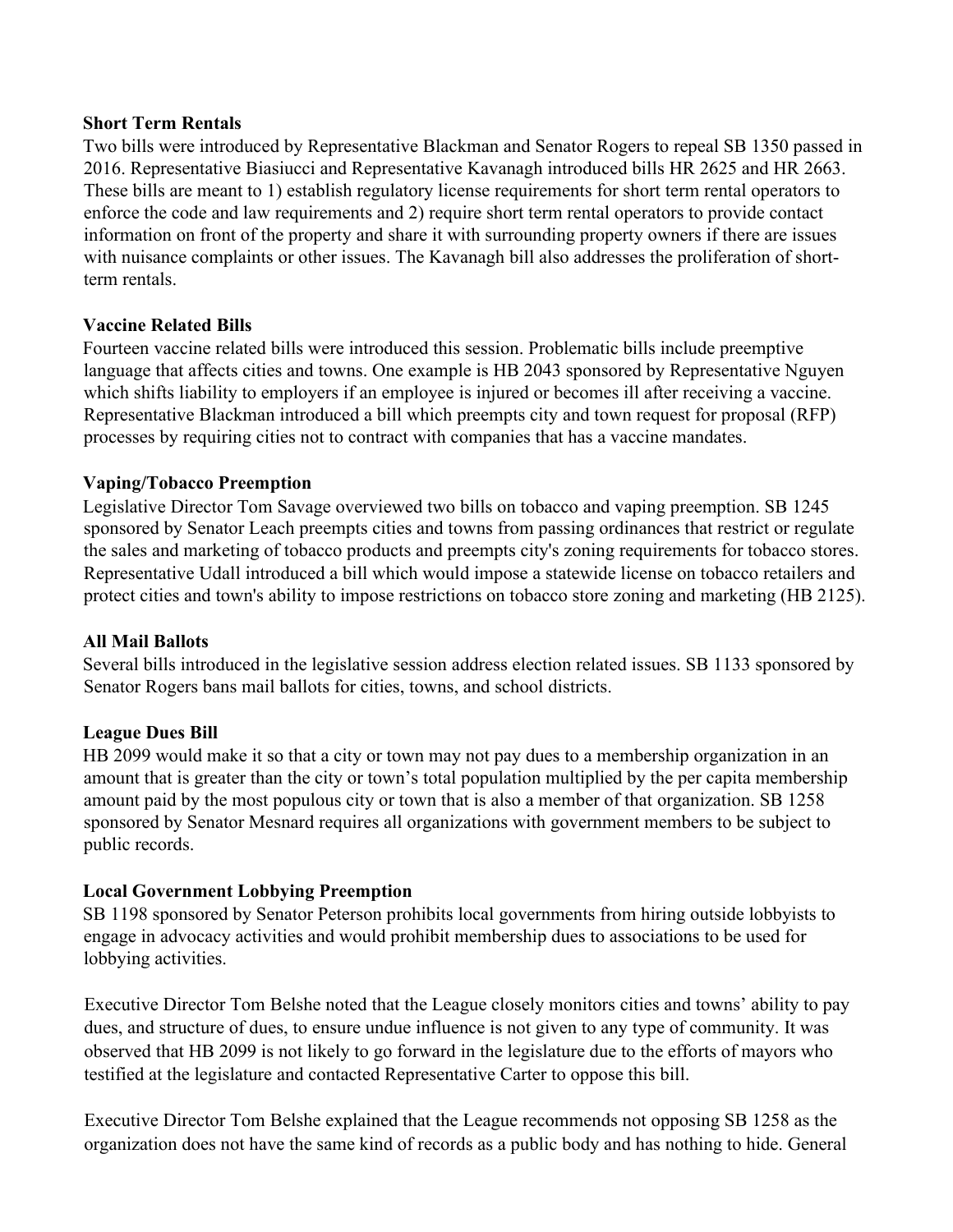Counsel Nancy Davidson overviewed possible negative consequences of the bill, such as the possibility of lawsuits that the League could not afford to cover legal fees to oppose in court. However, staff shared most of the information which would be provided in public information requests has always been publicly available. It was also noted that responding to public records requests could be time-consuming and costly for the League.

President Cathy Carlat of Peoria asked for discussion from the executive committee. Executive committee members expressed concern over the influence SB 1258 could have on chambers of commerce, COGs, and economic development organizations. Other executive committee members agreed it might be positive to take the initiative to adopt open meeting law and public records request.

The League resolved not to oppose the bill, but to take a neutral position for the time being, and report back to the committee on new developments.

## **Urban Revenue Sharing Bill**

Executive Director Tom Belshe spoke on HB 2375 that states urban revenue sharing must be used on public safety, which includes fire, dispatch, police, but not courts. This bill will affect cities differently based on presence of fire districts and annual expenditures on safety. The League will oppose this bill.

### **Affordable Housing**

Legislative Director Tom Savage spoke on affordable housing including preemption, zoning, land-use regulations, and parking regulations.

Housing and homelessness are the number one issue of this year's legislative session. HB 2674 sponsored by Representative Kaiser, and Representative Chavez, went forward before the League could provide input on the bill. This bill focuses on by-right zoning, which takes away city's rights for due process on discretionary developments, removes council out of decision-making process, and prevents the public from weighing in on new developments. The League will oppose this bill. The League plans to build a coalition and publicly advocate in opposition to this bill.

# **4. REPORT FROM LEAGUE BUDGET SUBCOMMITTEE**

Vice President Douglas Nicholls of Yuma reported the outcomes of the League Budget Committee. The committee met on January 15 to review budget options. Budget options and updates to membership dues considered rate changes in relation to population changes from 2020 census of cities and towns.

Executive Director Tom Belshe explained the proposed changes found in the recommended budget (Option 1). The League designated funding towards a contracted lobbyist to work with the minority party in the Legislature on key issues for cities and towns. Executive Director Tom Belshe also recommended setting aside funding in the budget to take advantage of strategic data tools. Other budget adjustments included the cost-of-living adjustments and merit raises for employees.

Revenues from the upcoming conference are likely to be excellent. There is a possibility of going into a deficit if all funding is spent without the projected revenues expected from the League Annual